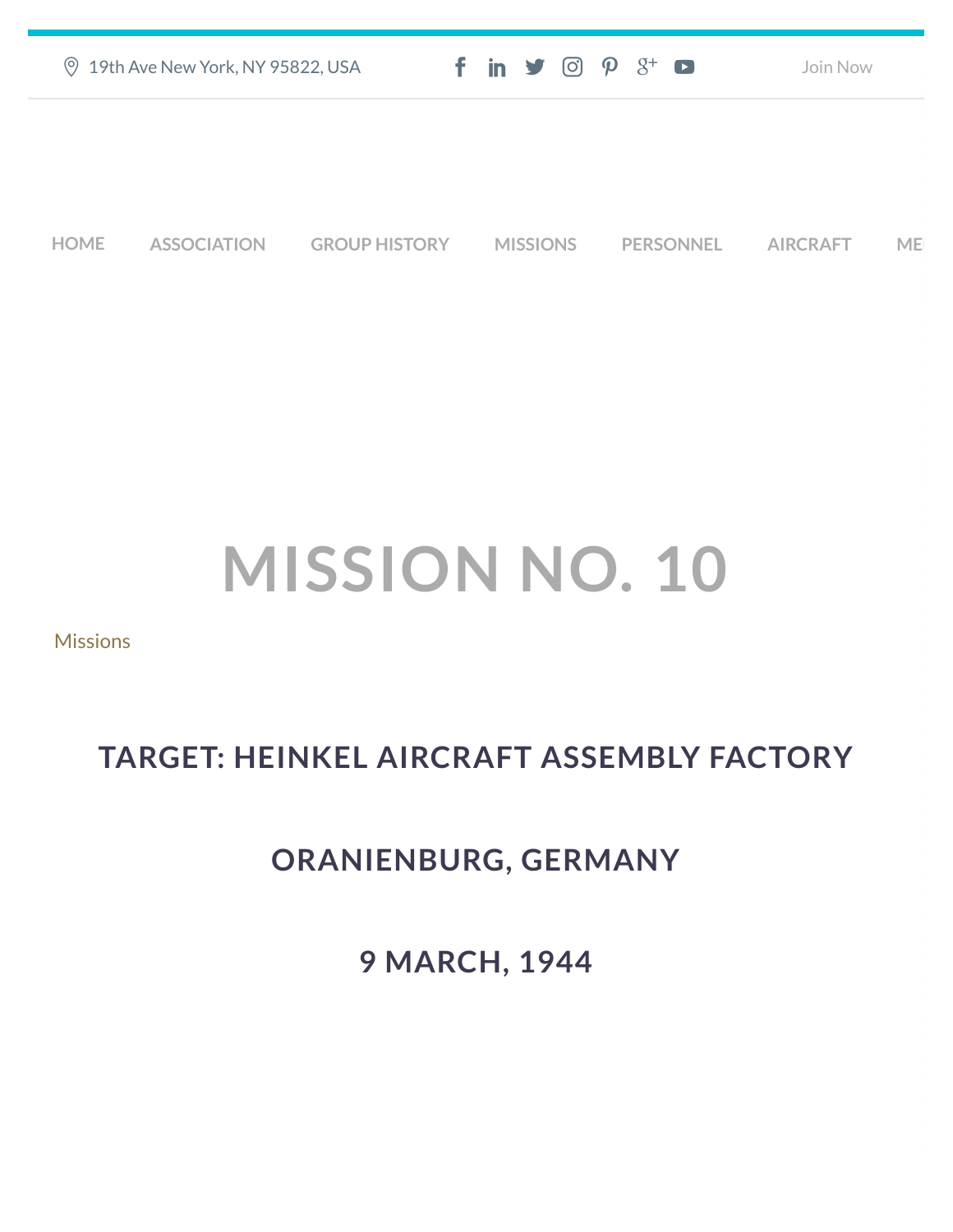

The mission called for the bombing of a Heinkel Bomber Aircraft Assembly Factory at Oranienburg, sixteen miles north of Berlin. Eighteen aircraft were dispatched. The factory produced approximately forty He-177s per month, the majority of the heavy bomber output for Germany. The 457th led the 94th Combat Wing, fourth in the Division formation. Major Henry B. Wilson was Air Commander and Lt. Raymond A. Syptak was pilot.

At the IP it was determined the undercast was such that a run should be made on Berlin, which was then carried out. Bombing was done by PFF, and the results were not observed because of the undercast. Fighter opposition was broken up by P-47s escorting the Group. Flak in the Berlin area was heavy and accounted for damage to several of the aircraft; however, none were lost to the enemy opposition.

|         |                            |                    | <b>MISSION NO. 10</b><br>March 9th 1944 |                      |                             |                     |                  |  |
|---------|----------------------------|--------------------|-----------------------------------------|----------------------|-----------------------------|---------------------|------------------|--|
|         | 748th Squadron<br>A/C #110 |                    | 749th Squadron<br>A/C #613              |                      | 750th Squadron<br>A/C # 073 |                     | 751th<br>$A/C$ # |  |
|         |                            |                    |                                         |                      |                             |                     |                  |  |
| p       |                            | Leonard P. Soenke  | Lt                                      | Marsden W. Mattatall | Lt                          | Edward B. Dozier    | Lt               |  |
| cp      |                            | Howard B Collins   | Lt                                      | John L. Fowler       | Lt                          | Charles E. Newmeyer | Mai              |  |
| n       |                            | Curtis J Overdahl  | Lt                                      | Manford Markowitz    | Lt                          | Alexis P. Umoff     | Lt               |  |
| b       |                            | Albert L. Thompson | Lt                                      | Ralph C. Jordan      | Lt                          | Charles W. Hilton   | Lt               |  |
| tt      | Sgt                        | Walter A. Ginter   | Sgt                                     | Joseph Waszkierscz   | Sgt                         | Charles J.I Coffman | Sgt              |  |
| ro      | Sgt                        | Joseph L. Lukasik  | Sgt                                     | Frank R. Machak      | Sgt                         | Hyman Kalb          | Sgt              |  |
| bt      | Sgt                        | Lewen L. McDonough | Sgt                                     | Milton P. Rudd       | Sgt                         | Harold E. Reader    | Sgt              |  |
| lwg Sgt |                            | Prentix A. Cooper  | Sgt                                     | Gilbert C. Goode     | Sgt                         | George A. Pfeifer   | Sgt              |  |
| rwg Sgt |                            | Arthur J. Kimball  | Sgt                                     | Anthony J. Nunes     | Sgt                         | Gerald E. Poston    | Sgt              |  |
|         |                            |                    |                                         |                      |                             |                     |                  |  |